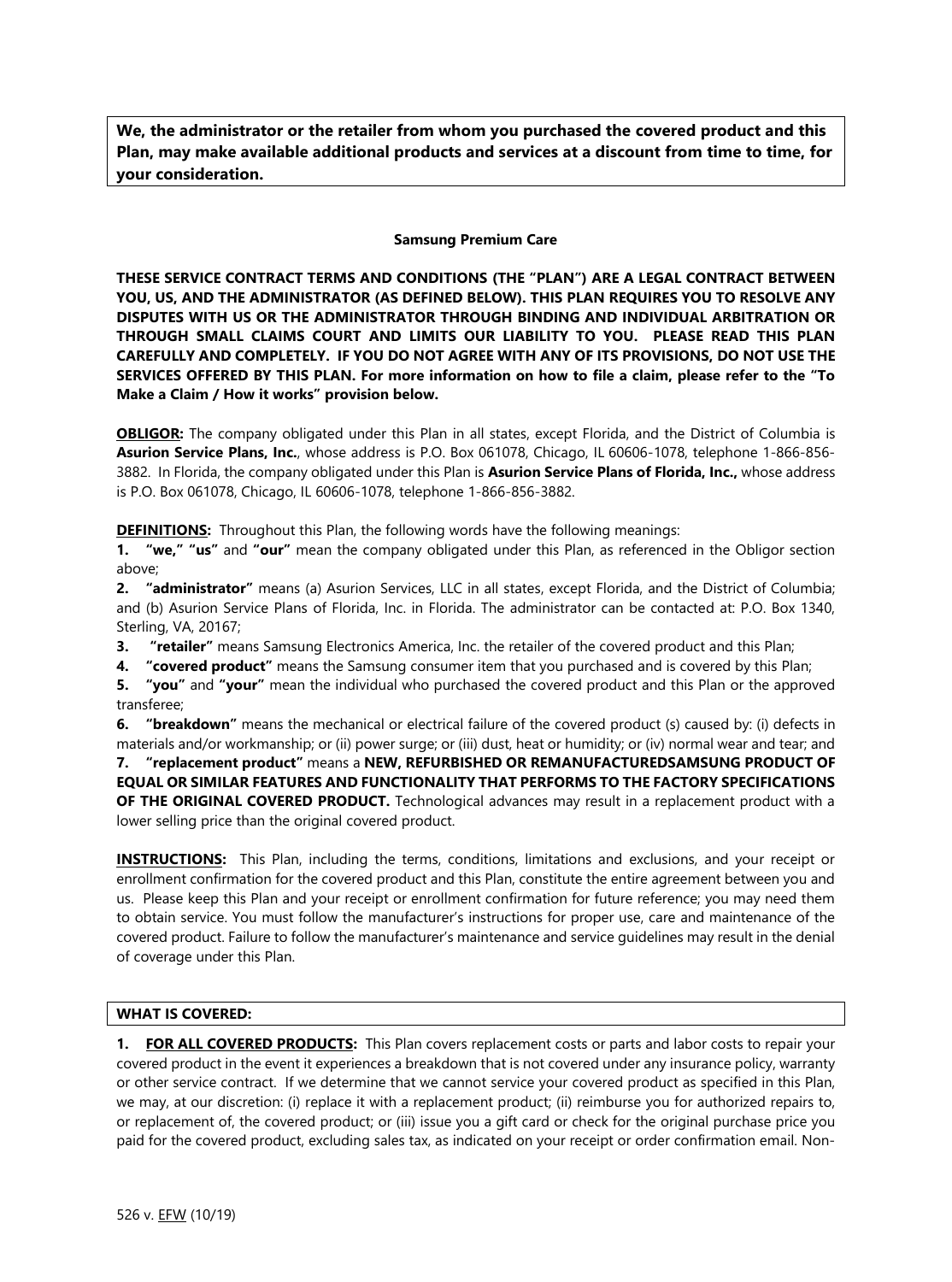original parts may be used for repair of the covered product. Coverage under this Plan also includes access to technical assistance and support for your covered product(s) during the term of this Plan.

#### **This Plan Includes the Following Product Specific Coverage Benefits Beginning on the Date of Purchase: a. ALL COVERED PRODUCTS:**

■ Repair or replacement of accessories included in the box by the manufacturer (e.g. game controllers, and remote controls).

- Power surge protection.
- Access to technical assistance and support for your covered product(s).

### **b. MAJOR APPLIANCES:**

Food Spoilage: If you purchased a Plan for a refrigerator or freezer, your coverage includes reimbursement of up to \$500.00 for food losses resulting from a breakdown of your covered product during the term of this Plan, on a per incident basis. Documented proof of loss will be required.

### **TERM OF COVERAGE:**

**1. FOR ALL COVERED PRODUCTS**: The term and coverage of this Plan begin upon the expiration of the manufacturer's labor warranty and remains in effect, unless cancelled or fulfilled pursuant to the provisions below, for the period indicated on your sales receipt or order confirmation email. In the event your covered product is being serviced by an authorized service center when this Plan expires, the term of this Plan will be extended until the covered repair has been completed.

### **GENERAL PROVISIONS:**

**TO MAKE A CLAIM / HOW IT WORKS:** If your covered product experiences a breakdown you may return to the retailer or you may call customer service between the hours of 8 AM – 12AM ET Monday-Friday and 9 AM – 6 PM ET Saturday and Sunday at 1-866-371-9501, to speak to an agent. **All claims must be authorized in advance. Unauthorized repairs or replacements may not be covered.** In-home, depot or carry-in service may be available; the customer service agent will inform you what type of service your covered product qualifies for during the filing of the claim. We will pay for the cost of shipping your covered product to and from the authorized service center if depot service is required. At our sole discretion, we may require that you return or send pictures of the original covered product to us for inspection by our authorized service center, or we may require you to purchase a replacement product with similar features, as a condition to receiving a replacement product or a reimbursement. We may require you to fill out a claim facilitation form prior to receiving service or a replacement or reimbursement under this Plan. You may also be required to produce a State or Federal issued photo I.D., other than a student or professional license or I.D., as a condition to receiving service or replacement or reimbursement under this Plan. All claims must be reported within thirty (30) days after expiration of this Plan.

**NO LEMON POLICY:** After three (3) service repairs for the same defect have been completed on an individual eligible covered product under this Plan, and that individual covered product requires a fourth (4<sup>th</sup>) repair, as determined by us, we will provide you with a replacement product, not to exceed the purchase price you paid for the covered product excluding sales tax, or provide you a gift card or check for the cost of a replacement product not to exceed the purchase price you paid for the covered product, excluding sales tax. Technological advances may result in a replacement product with a lower selling price than the original covered product. The No Lemon Policy does not apply to repairs performed while the covered product is under the manufacturer's warranty. Preventative maintenance checks, cleanings, product diagnosis and customer education are not considered repairs for the purposes of the No Lemon Policy.

### **LIMIT OF LIABILITY:**

**1. PER-CLAIM LIMIT**: For any single claim, the limit of liability under this Plan is the least of the cost of: (i) authorized repairs; (ii) replacement with a replacement product; (iii) reimbursement for authorized repairs or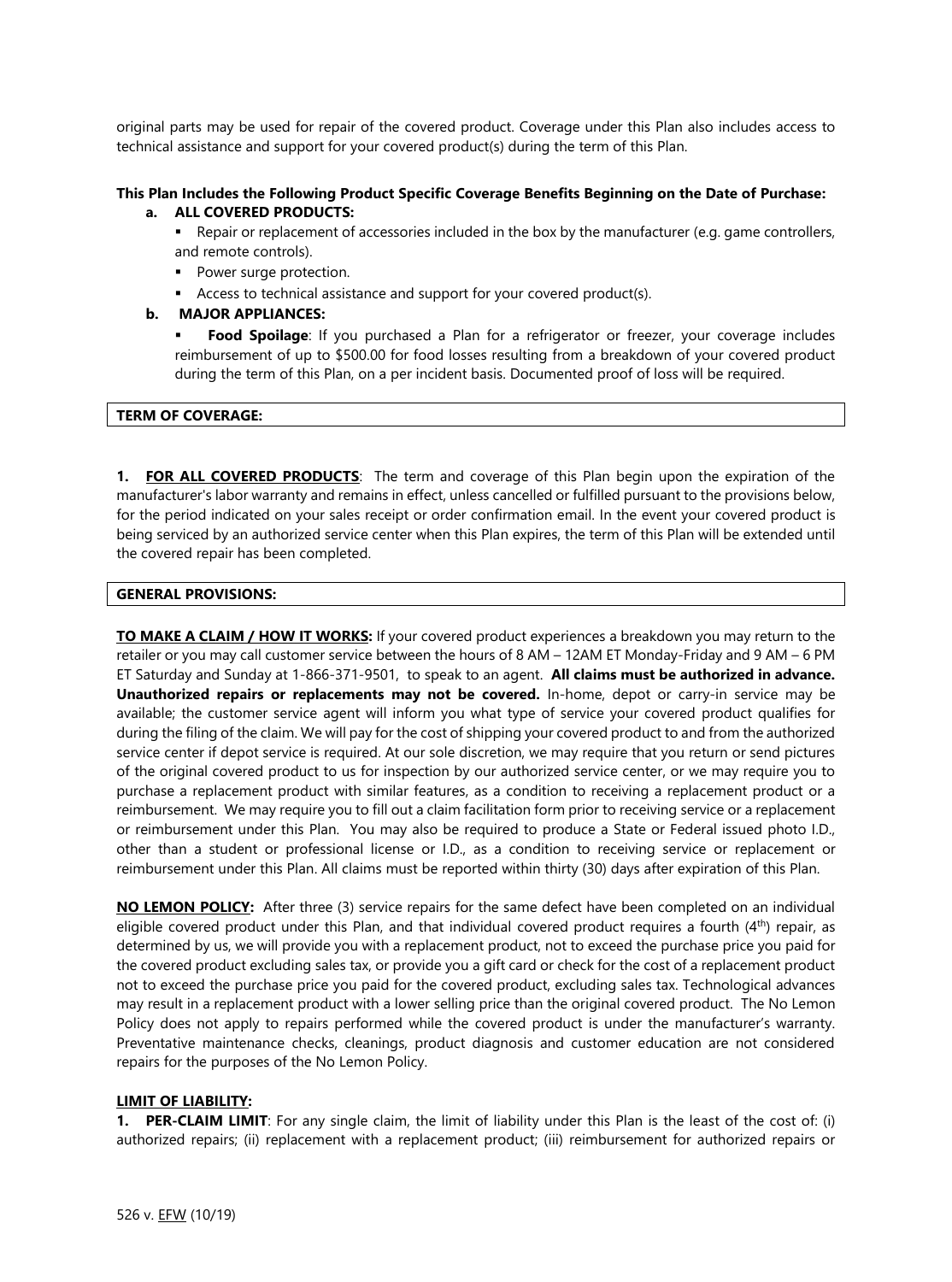replacement; or (iv) the cost of a replacement product not to exceed the purchase price you paid for the covered product, excluding sales tax, as indicated on your sales receipt or order confirmation email.

**2. AGGREGATE CLAIM LIMIT**: The total amount we will pay for all claims on any single covered product is the purchase price you paid for the covered product excluding sales tax, as indicated on your sales receipt or order confirmation email. However, in no event will we provide a gift card or check for more than the replacement cost of the covered product or the remaining balance of your total claim limit. In the event the total cost of all authorized repairs, replacements or reimbursements equals the purchase price you paid for the covered product excluding sales tax, or we provide a gift card or check for the replacement cost of the covered product, we have fulfilled all of our obligations owed under this Plan and this Plan shall terminate.

**SERVICE FEE:** There is no service fee for repairs or replacements provided under this Plan.

**FREE TRANSFERABILITY:** This Plan may be transferred to a subsequent owner of the covered product at no additional charge. To transfer you may call 1-866-371-9501. Information provided by you must include the Plan number, date of transfer, new owner's name, complete address and telephone number.

**MANUFACTURER'S RESPONSIBILITIES:** Parts and services covered during the manufacturer's warranty period are the responsibility of the manufacturer.

# **WHAT IS NOT COVERED:**

- **1. Breakdown caused by accidental damage, spilled liquids, insect infestation, misuse, abuse, or intentional physical damage;**
- **2. Service performed by unauthorized repair personnel;**
- **3. Parts intended for periodic replacement (for example: antennas, cartridges, styluses, records, audio/video disks, tapes, computer software or disks, print elements, external power supplies, filters, plumbing, filters, knobs, remotes, batteries, bags, belts, bulbs and/or lamps);**
- **4. Cosmetic damage, including scratches, peelings or dents that do not impede the mechanical functionality of the item and problems due to improper installation;**
- **5. Damage resulting from Acts of God;**
- **6. Covered products with altered or missing serial or IMEI numbers;**
- **7. Consequential or incidental damages, including but not limited to: loss of use, loss of business, loss of profits, loss of data, down-time and charges for time and effort, except as otherwise stated herein;**
- **8. "No Problem Found" diagnosis or failure to follow the manufacturer's instructions;**
- **9. Any failures, parts and/or labor costs incurred that are associated with a manufacturer's recall, regardless of the manufacturer's ability to pay for such repairs;**
- **10. Pre-existing conditions;**
- **11. Service or replacement outside of the USA;**
- **12. Products not originally covered by a store return policy or manufacturer's warranty, including, but not limited to: floor models;**
- **13. Damages caused by third-party actions, fire, collision, vandalism or theft;**
- **14. Liability or damage to property, or injury or death to any person or pet arising out of the operation, maintenance or use of the covered product;**
- **15. Cost of preventative maintenance and damages caused by improper preventative maintenance;**
- **16. Seized or damaged parts resulting from failure to maintain proper levels of lubricants or coolants, from use of contaminated or improper lubricants, from use of stale, contaminated, or improper fuel, or from freezing or overheating;**
- **17. Covered products with safety feature(s) removed, bypassed disabled or altered;**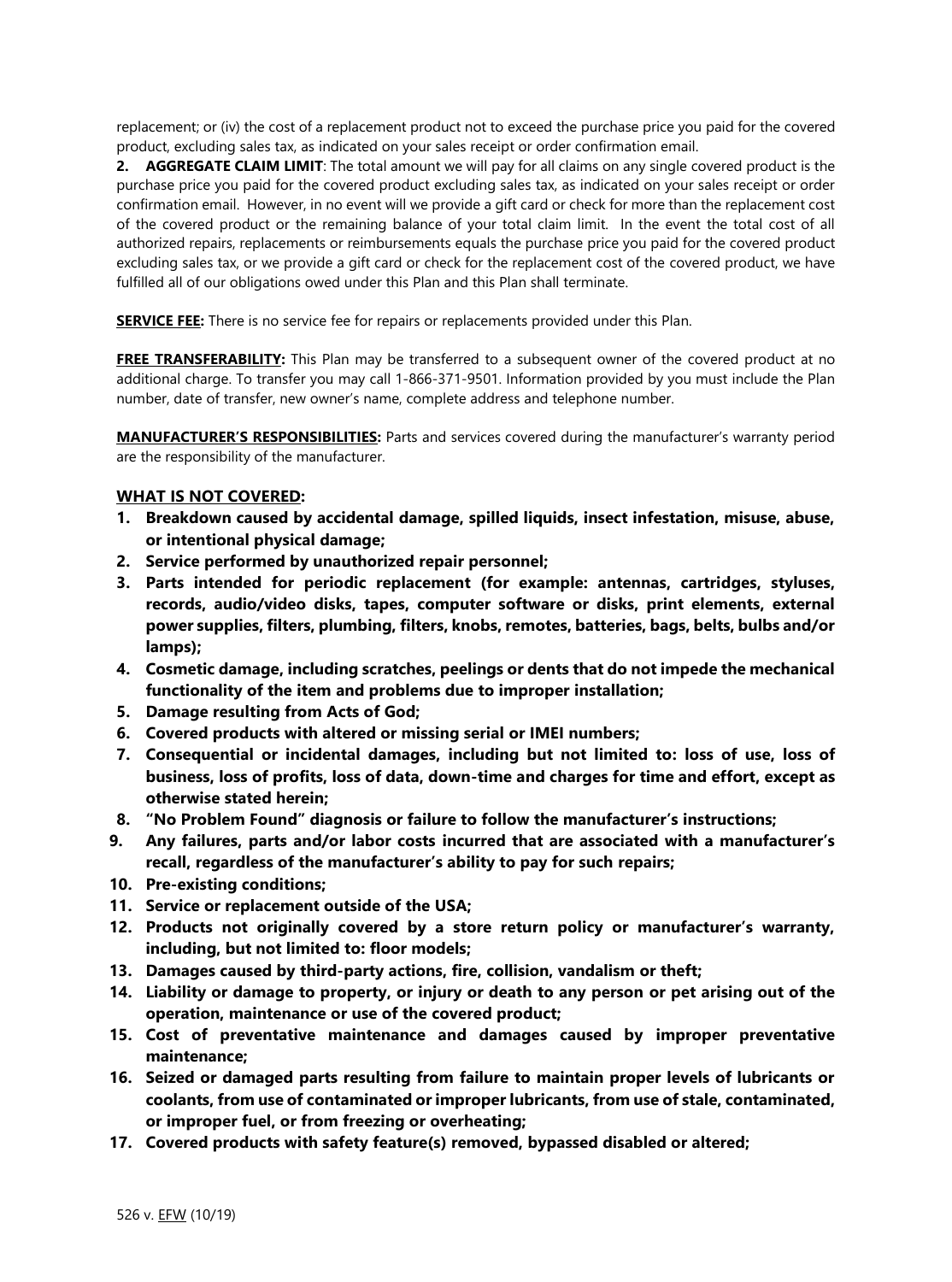- **18. Any damage or loss to any data or operating system, including damage or loss as a result of any repairs or replacement under this Plan;**
- **19. Damage which is not reported within thirty (30) days after expiration of this Plan;**
- **20. Damages resulting from war, invasion or act of foreign enemy, hostilities, civil war, rebellion, riot, strike, labor disturbance, lockout or civil commotion;**
- **21. Covered products used for commercial purposes, public rental or communal use in multifamily housing;**
- **22. Introduction of foreign objects; and**
- **23. Inherent defects that are the responsibility of the manufacturer.**

**RENEWAL:** This Plan may be renewed at our discretion.

**CANCELLATION:** You may cancel this Plan at any time for any reason by surrendering it to the retailer from which you purchased this Plan during their store return policy, or at any time by emailing DepartmentC@asurion.com or by calling 1-866-371-9501 or by writing the administrator at: P.O. Box 1818, Sterling, VA 20167. In the event you cancel this Plan within thirty (30) days of receipt of this Plan, you shall receive a full refund of any payments made by you under this Plan, excluding sales tax, less the cost of any claims that have been paid or repairs that have been made. In the event you cancel this Plan after thirty (30) days of receipt of this Plan, you shall receive a refund equal to one hundred percent (100%) of the pro-rata unearned portion of the price paid for the Plan, less the cost of any claims that have been paid or repairs that have been made. This Plan may be cancelled by us or the administrator for any reason by notifying you in writing at least thirty (30) days prior to the effective date of cancellation, which notice shall state the effective date and reason for cancellation. If we or the administrator cancel this Plan, you shall receive a refund of one hundred percent (100%) of the pro-rata unearned portion of the Plan price, less the cost of any claims which have been paid or repairs that have been made. For residents of AL, AR, CA, CO, DC, HI, MA, MD, ME, MN, MO, NJ, NM, NV, NY, SC, TX, WA, WI and WY, and any other jurisdictions required by law, any refund owed and not paid or credited within thirty (30) days of the cancellation effective date shall include a ten percent (10%) penalty per month.

**INSURANCE SECURING THIS PLAN:** This Plan is not an insurance policy, however, our obligations under this Plan are insured under an insurance policy issued by Continental Casualty Company, 151 N. Franklin St., Chicago, IL 60606. If you have filed a claim under this Plan and we fail to pay or provide service within sixty (60) days, or if we become insolvent or otherwise financially impaired, you may contact Continental Casualty Company directly at 1- 800-831-4262 to report your claim.

**ARBITRATION OR SMALL CLAIMS COURT AGREEMENT: Please read this section carefully. It affects your rights.** For the purposes of this arbitration or small claims court agreement (referred to as the "A.A") only, references to "we" and "us" also include (1) the respective parents, subsidiaries, affiliates, agents, employees, successors and assigns of the Obligor and administrator or this Plan (as defined above) , and (2) the retailer( as defined above) and its wholly owned subsidiaries, agents, employees, successors and assigns. Most of your concerns about this Plan can be addressed simply by contacting us at 1-866-856-3882. In the event we cannot resolve any dispute with you, **YOU AND WE AGREE TO RESOLVE THOSE DISPUTES THROUGH BINDING ARBITRATION OR SMALL CLAIMS COURT INSTEAD OF THROUGH COURTS OF GENERAL JURISDICTION. YOU AND WE AGREE TO WAIVE THE RIGHT TO A TRIAL BY JURY AND WAIVE THE RIGHT TO PARTICIPATE IN CLASS ACTIONS OR OTHER REPRESENTATIVE PROCEEDINGS.**

# **1. THIS A.A.:**

- **a.** Survives termination of this Plan.
- **b.** Is governed by the Federal Arbitration Act.
- **c.** Covers any dispute you have with us concerning or related, directly or indirectly, to this Plan.
- **d.** Does not prevent you from bringing an individual action against us in small claims court instead of pursuing arbitration.
- **e.** Does not prevent you from informing any government agency of your dispute. They may be able to seek relief on your behalf.
- **2. ARBITRATION PROCESS**: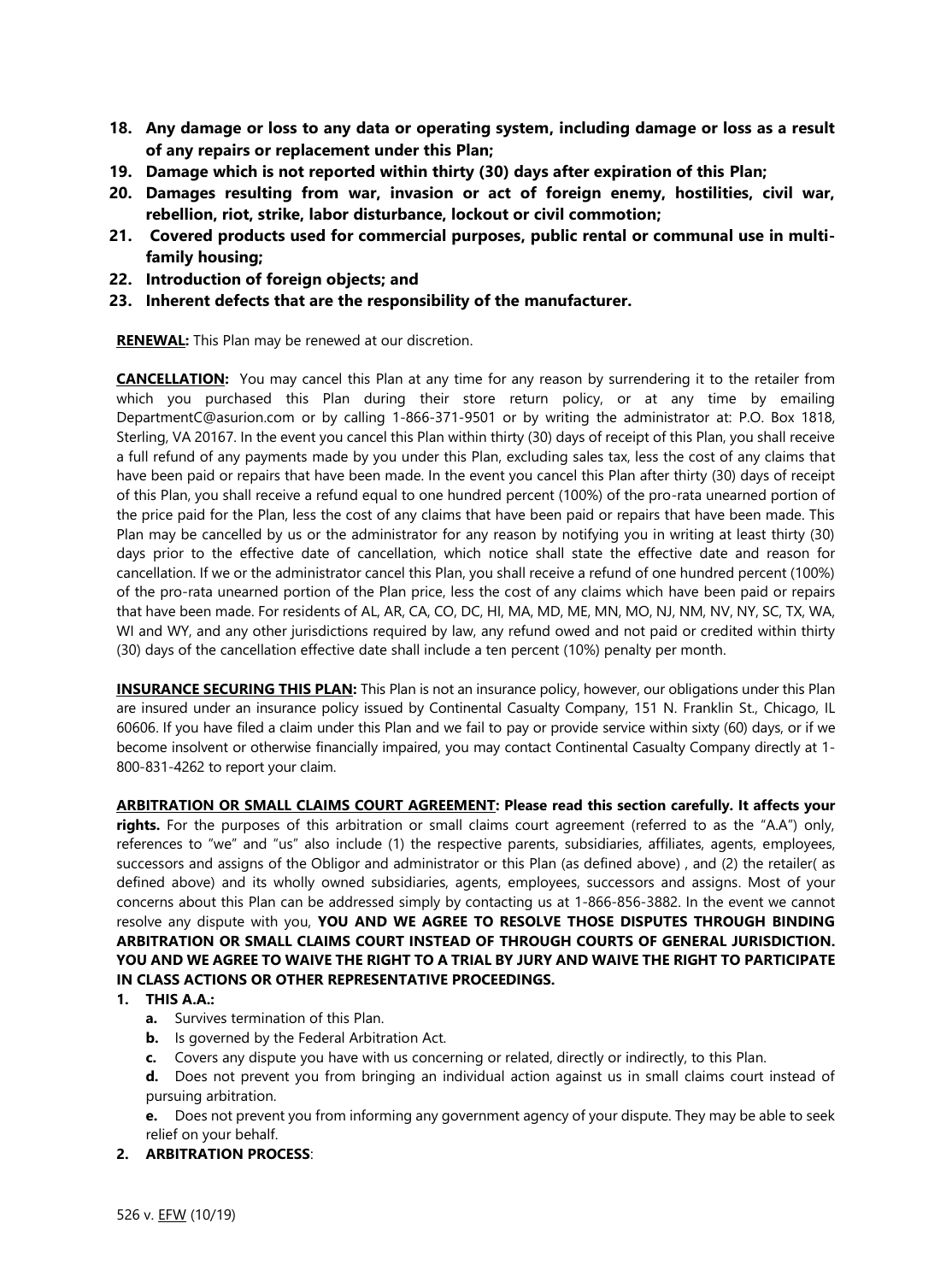**a.** How to start arbitration.

**EXECT** Send a written Notice of Claim by certified mail to Legal Department, P.O. Box 110656, Nashville, TN 37122-0656.

■ Describe the dispute and relief sought in the Notice.

▪ If the dispute is not resolved within 30 days of receipt of the Notice, you may start an arbitration with the American Arbitration Association ("AAA"). You can contact the AAA and obtain a free copy of their rules and forms at www.adr.org or 1-800-778-7879.

**b.** Arbitration will be conducted by the AAA following the Consumer Arbitration Rules ("Rules"). A court may decide the enforceability of this A.A. The arbitrator will decide all other issues. The arbitrator is bound by this A.A.

**c.** Any hearing will take place in the county or parish of your mailing address unless you and we agree to a different location.

### **3. FEES:**

**a.** In most cases we will pay all filing, administration and arbitrator fees. If the arbitrator finds that your dispute was filed to harass or is frivolous, the Rules govern payment of the fees.

**b.** We will reimburse you for a filing fee paid to the AAA. If you are unable to pay a filing fee, we will pay it if you send us a written request.

# **4. ARBITRATION DECISION:**

**a.** You and we agree not to disclose any settlement offers to the arbitrator before the arbitrator issues a decision.

**b.** If the arbitrator finds in your favor and the damages awarded are greater than the last settlement we offered, we will do the following.

- We will pay you the greater of the damages or \$7,500.
- **•** We will also pay your reasonable attorney's fees and arbitration expenses. You may not recover duplicate awards of fees and expenses.
- **c.** We waive any right we have to recover attorney's fees and expenses from you if we win the arbitration.
- **d.** If you seek declaratory or injunctive relief, it can only be awarded as necessary to provide you relief.

**YOU AND WE AGREE THAT EACH PARTY MAY BRING CLAIMS AGAINST THE OTHER ONLY IN AN INDIVIDUAL CAPACITY AND NOT IN A PURPORTED CLASS ACTION, CLASS ARBITRATION OR REPRESENTATIVE PROCEEDING.** Unless you and we agree otherwise, the arbitrator may not consolidate your dispute with any other person's dispute and may not preside over any form of representative proceeding. If this specific provision is found to be unenforceable, then the entirety of this A. A. is null and void.

**STATE VARIATIONS:** The following state variations shall control if inconsistent with any other terms and conditions:

**ARIZONA RESIDENTS:** If your written notice of cancellation is received prior to the expiration of the term, we will not deduct the cost of any claims that have been paid or repairs that have been made from your refund. The pre-existing condition exclusion does not apply to conditions occurring prior to the sale of the consumer product by the retailer, its assignees, subcontractors and/or representatives or to any conditions that the Obligor or retailer knew or reasonably should have known about. The Arbitration Agreement of this Plan does not preclude you from contacting the Consumer Protection Division of the Arizona Department of Insurance. The third sentence of the Cancellation section is deleted and replaced with the following: "In the event you cancel this Plan after thirty (30) days of receipt of this Plan, you shall receive a refund equal to one hundred percent (100%) of the pro-rata unearned portion of the price paid for the Plan. Item (1) of the **WHAT IS NOT COVERED** section is deleted and replaced with the following: "Breakdown caused by accidental damage, spilled liquids, insect infestation, misuse, abuse, or intentional physical damage while owned by you."

**CALIFORNIA RESIDENTS:** For all products other than home appliances and home electronic products, the Cancellation provision is amended as follows: If the Plan is cancelled: (a) within sixty (60) days of the receipt of this Plan, you shall receive a full refund of the price paid for the Plan, less the cost of any claims that have been paid or repairs that have been made, or (b) after sixty (60) days, you will receive a pro rata refund, less an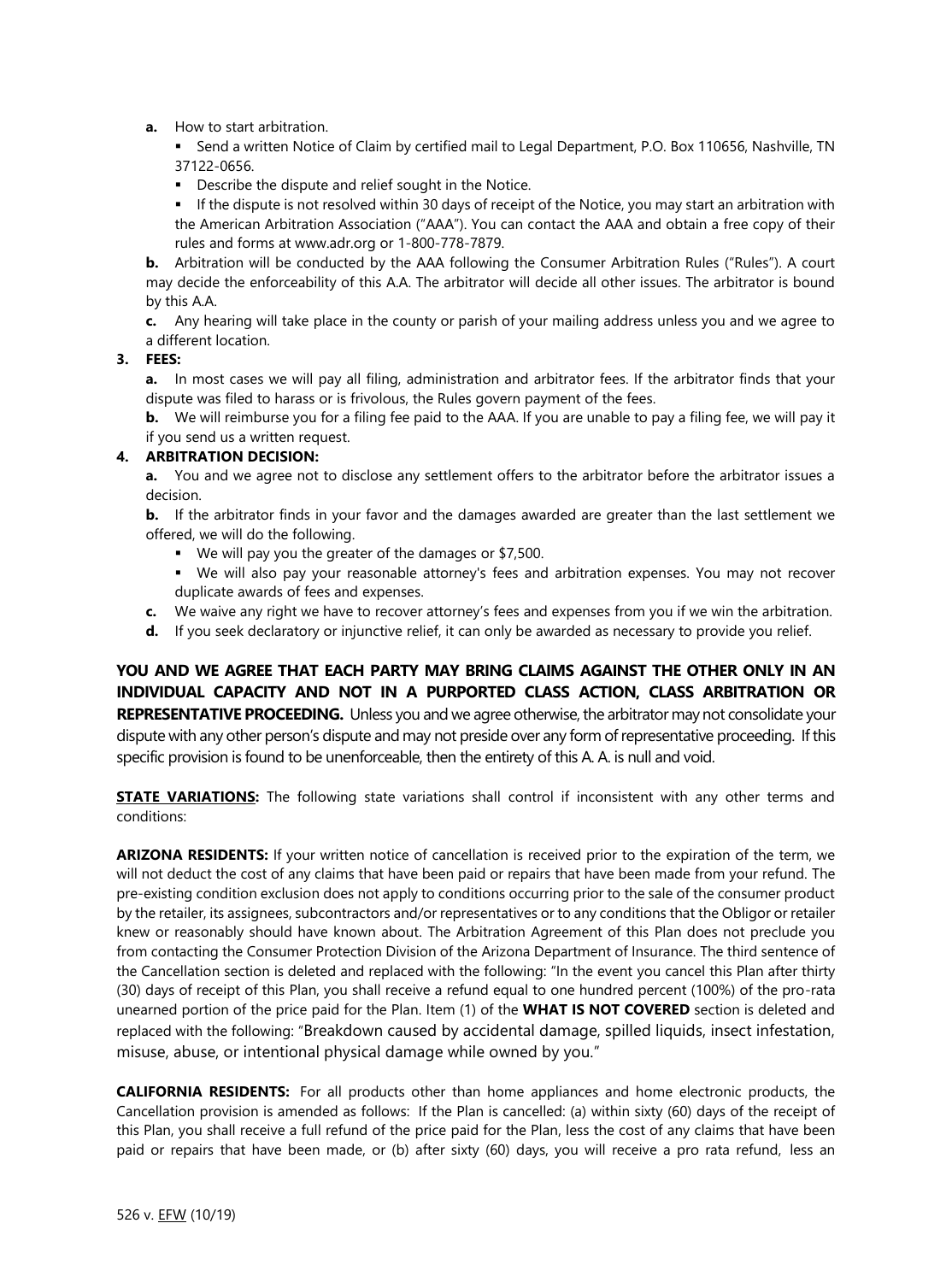administrative fee not to exceed ten percent (10%) of the price of this Plan or twenty-five dollars (\$25), whichever is less, and less the cost of any claims that have been made or repairs that have been made.

**CONNECTICUT RESIDENTS:** In the event of a dispute with us or the administrator that cannot be resolved, you may contact The State of Connecticut, Insurance Department, P.O. Box 816, Hartford, CT 06142-0816, Attn: Consumer Affairs. The complaint must contain a description of the dispute, the purchase price of the product, the cost of repair of the product and a copy of the Plan.

**FLORIDA RESIDENTS:** The rate charged for this Plan is not subject to regulation by the Florida Office of Insurance Regulation.

**GEORGIA RESIDENTS:** We may only cancel this Plan before the end of its term on the grounds of fraud, material misrepresentation, or failure to pay consideration due therefore. The cancellation shall be in writing and shall conform to the requirements of Official Code of Georgia Annotated ("O.C.G.A.") 33-24-44. If this Plan is cancelled prior to the expiration of its term, we will not deduct the cost of any claims that have been paid or repairs that have been made from your refund. This Plan excludes coverage for incidental and consequential damages and pre-existing conditions only to the extent such damages or conditions are known to you or reasonably should have been known to you. As stated in the Arbitration Agreement provision of this Plan, either party may bring an individual action in small claims court. The Arbitration Agreement provision of this Plan does not preclude you from bringing issues to the attention of federal, state, or local agencies or entities of your dispute. Such agencies or entities may be able to seek relief on your behalf. You and we agree to waive the right to a trial by jury and waive the right to participate in class actions, class arbitrations or other similar proceedings. Nothing contained in the Arbitration provision shall affect your right to file a direct claim under the terms of this Plan against Continental Casualty Company pursuant to O.C.G.A. 33-7-6.

**NEVADA RESIDENTS:** If the Plan is cancelled, we will not deduct the cost of any claims that have been paid or repairs that have been made from your refund. If this Plan has been in force for a period of seventy (70) days, we may only cancel before the expiration of the Plan term due to the following reasons: 1) You engage in fraud or material misrepresentation in obtaining this Plan or in filing a claim for service under this Plan; 2) You commit any act, omission, or violation of any terms of this Plan after the effective date of this Plan which substantially and materially increases the service required under this Plan; or 3) any material change in the nature or extent of the required service or repair, including unauthorized service or repair, which occurs after the effective date of this Plan and causes the required service or repair to be substantially and materially increased beyond that contemplated at the time this Plan was purchased or last renewed. If we fail to pay the cancellation refund as stated in the Cancellation provision, the penalty will be ten percent (10%) of the purchase price for each thirty (30) day period or portion thereof that the refund and any accrued penalties remain unpaid. Contact us at 1- 866-371-9501 with questions, concerns or complaints about this Plan. In the event you do not receive satisfaction under this Plan, complaints or questions about this Plan may be directed to the Nevada Department of Insurance, telephone (888) 872-3234. If your claim involves the loss of plumbing, heating or cooling and renders your dwelling unfit for a person to live in because of defects that immediately endanger the health and safety of the occupants of the dwelling: (i) repairs will commence within 24 hours after you report your claim; and (ii) if we determine repairs cannot be practicably completed within three (3) calendar days after you report your claim, we will notify the Commissioner and send you a status report within three (3) calendar days after you report your claim.

**NEW HAMPSHIRE RESIDENTS:** Contact us at 1-866-371-9501 with questions, concerns, or complaints about the Plan. In the event you do not receive satisfaction under this Plan, you may contact the State of New Hampshire Insurance Department, 21 South Fruit Street, Suite 14, Concord, NH 03301, telephone number: 1-603-271-2261. The Arbitration Agreement provision of this Plan is subject to Revised Statutes Annotated 542.

**NEW MEXICO RESIDENTS:** If this Plan has been in force for a period of seventy (70) days, we may not cancel before the expiration of the Plan term or one (1) year, whichever occurs first, unless: (1) you fail to pay any amount due; (2) you are convicted of a crime which results in an increase in the service required under the Plan; (3) you engage in fraud or material misrepresentation in obtaining this Plan; (4) you commit any act, omission, or violation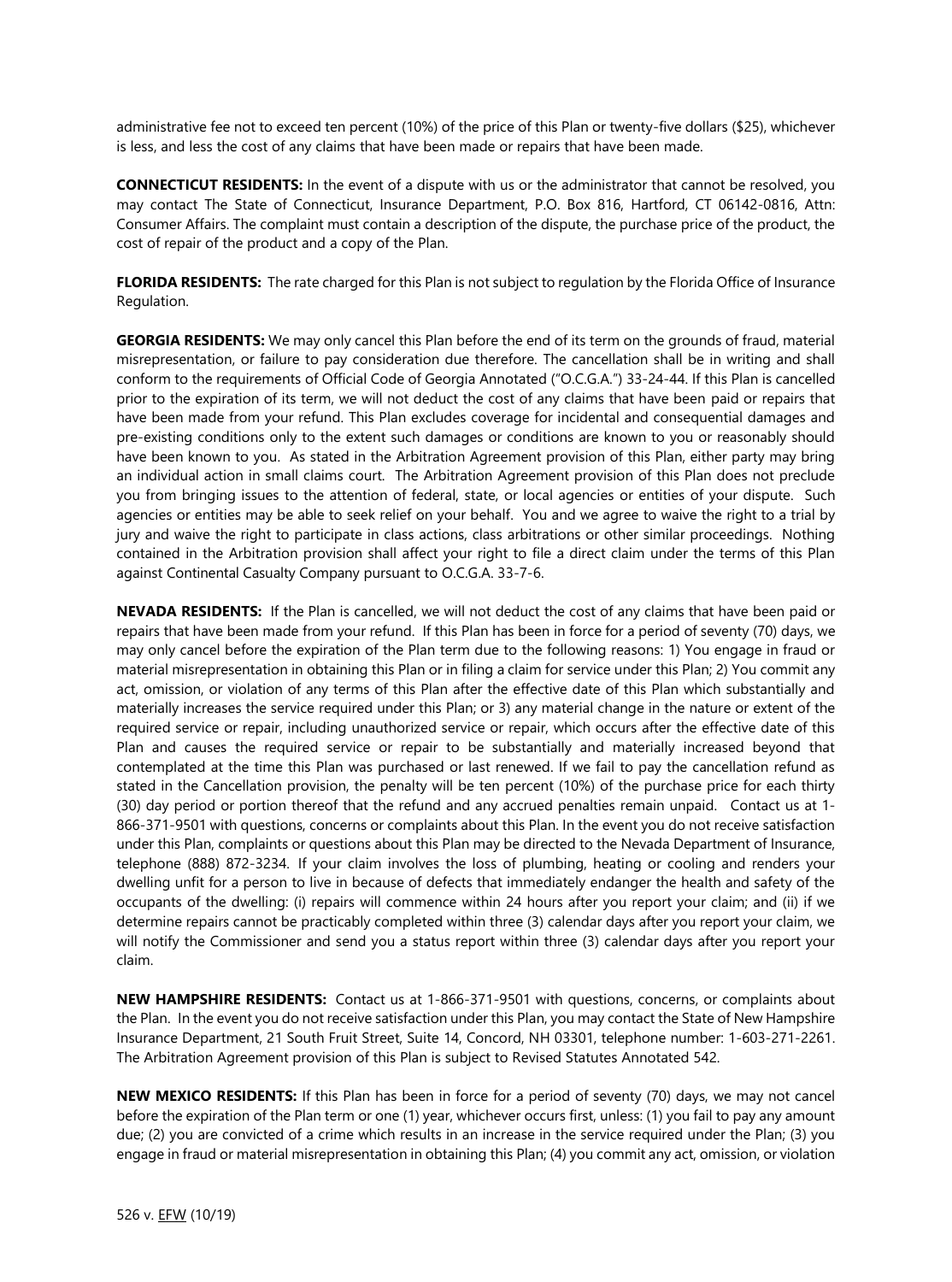of any terms of this Plan after the effective date of this Plan which substantially and materially increase the service required under this Plan; or (5) any material change in the nature or extent of the required service or repair occurs after the effective date of this Plan and causes the required service or repair to be substantially and materially increased beyond that contemplated at the time you purchased this Plan.

**NORTH CAROLINA RESIDENTS:** The purchase of this Plan is not required either to purchase or to obtain financing for the product.

**OKLAHOMA RESIDENTS:** Coverage afforded under this Plan is not guaranteed by the Oklahoma Insurance Guaranty Association. Oklahoma service warranty statutes do not apply to commercial use references in this Plan. Oklahoma license number: 44199294.

**OREGON RESIDENTS:** The Arbitration Agreement provision of this Plan is replaced with the following: "For the purpose of this Arbitration Agreement, references to "we" and "us" also include the respective parents, subsidiaries, affiliates, service contract insurers, agents, employees, successors and assigns of the Plan Obligor and administrator, as defined above ; and the retailer and its wholly owned subsidiaries, affiliates, agents, employees, successors and assigns. Most of your concerns about the Plan can be addressed simply by contacting us at 1-866-371-9501. In the event we cannot resolve any dispute, you and we may, in a separate agreement, consent to arbitration. **YOU AND WE AGREE THAT EACH PARTY MAY BRING CLAIMS AGAINST THE OTHER ONLY IN AN INDIVIDUAL CAPACITY AND NOT AS A CLASS REPRESENTATIVE OR CLASS MEMBER IN ANY PURPORTED CLASS ACTION, CLASS ARBITRATION OR OTHER SIMILAR PROCEEDING.** Any arbitration proceedings shall be conducted within the state of Oregon."

**SOUTH CAROLINA RESIDENTS:** Contact us at 1-866-371-9501 with questions, concerns or complaints about this Plan. In the event you do not receive satisfaction under this Plan, complaints or questions about this Plan may be directed to the South Carolina Department of Insurance, Capitol Center, 1201 Main Street, Ste. 1000, Columbia, SC 29201 or 1-800-768-3467.

**TEXAS RESIDENTS:** If you purchased this Plan in Texas, unresolved complaints concerning us or questions concerning our registration may be addressed to the Texas Department of Licensing and Regulation, P.O. Box 12157, Austin, TX 78711, telephone number (512) 463-6599 or (800) 803-9202. You may apply for reimbursement directly to the insurer if a refund or credit is not paid before the forty-sixth (46<sup>th</sup>) day after the date on which the Plan is returned to us. Texas license number: 116.

**UTAH RESIDENTS: NOTICE. This Plan is subject to limited regulation by the Utah Insurance Department. To file a complaint, contact the Utah Insurance Department.** Coverage afforded under this Plan is not guaranteed by the Utah Property and Casualty Guaranty Association. The fourth sentence in the Cancellation section is deleted and replaced with the following: "This Plan may be cancelled by us or the administrator prior to the expiration of the term for: (i) material misrepresentation or substantial breaches of contractual duties, conditions, or warranties, by notifying you in writing at least thirty (30) days prior to the effective date of cancellation; or (ii) for nonpayment of premium by notifying you in writing at least ten (10) days prior to the effective date of cancellation. Such cancellation notifications shall state the effective date and reason for cancellation." If emergency service is required outside the designated hours, the consumer may seek service and be reimbursed, provided the service performed is covered by the Plan. Failure to notify within the prescribed time will not invalidate the claim if you can show that notification was not reasonably possible.

**VIRGINIA RESIDENTS**: Contact us 1-866-371-9501 with questions, concerns or complaints about this Plan. In the event you do not receive satisfaction under this Plan within 60 days after your request, you may contact the Virginia Department of Agriculture & Consumer Services, Office of Charitable & Regulatory Programs to file a complaint.

**WASHINGTON RESIDENTS:** If we fail to act on your claim, you may contact Continental Casualty Company directly at 1-800-831-4262. You are not required to wait sixty (60) days before filing a claim directly with Continental Casualty Company.